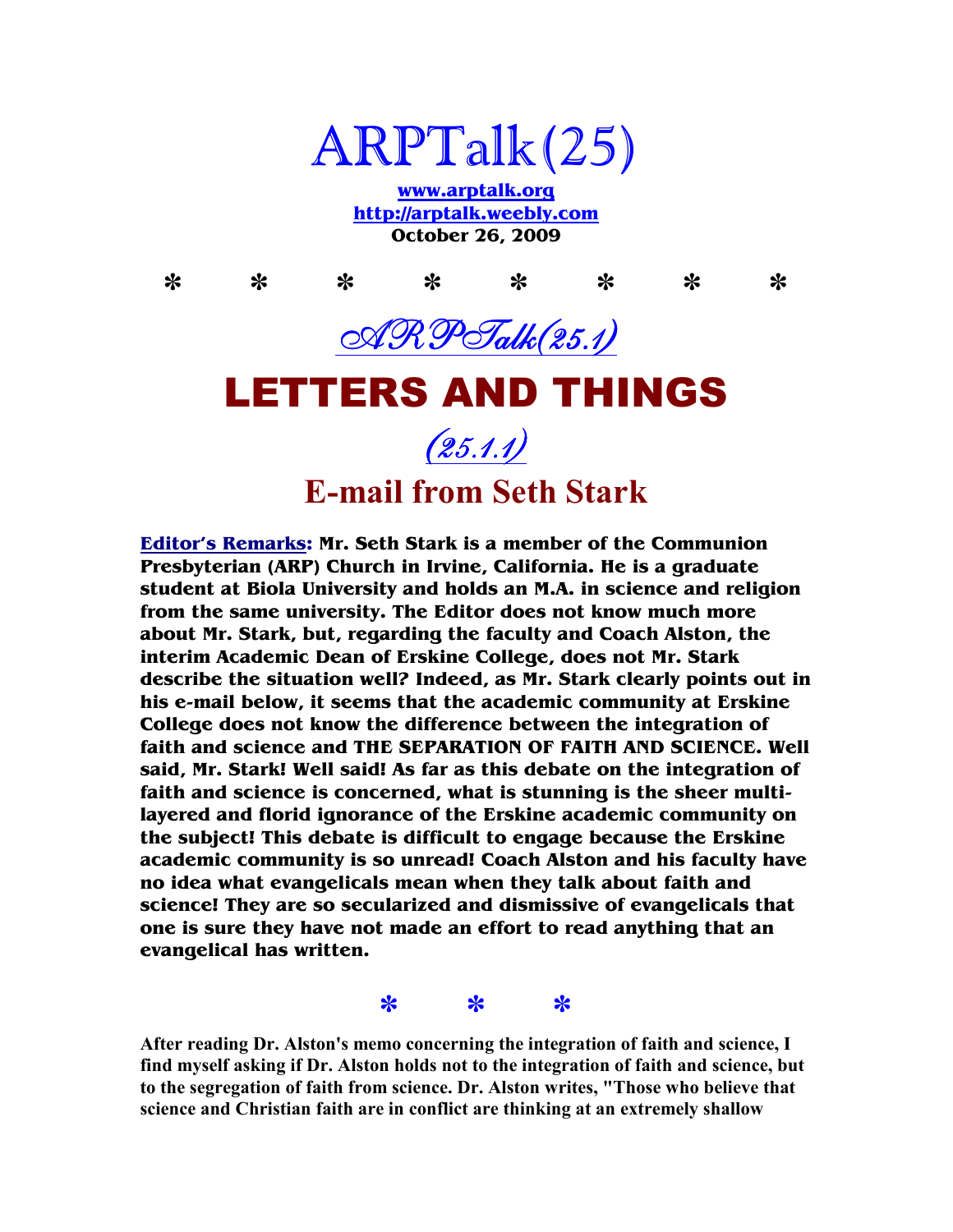**level." And yet his memo did not demonstrate an integration of faith and science in the least. One can hold that the Christian faith and science are not in conflict, and yet still not have an integrated view of the two fields.** 

**The late Stephen Jay Gould held that there was no conflict between science and faith because they employ different methods of investigation, different languages of dialogue. There is peace between the two because the one cannot speak to the other, and vice versa. Is this the method of "integration" used at Erskine? Is it even integration at all? To compartmentalize faith to only those areas to which science has not spoken is to limit the authority of faith. It sets science up as the determiner of truth, and leaves faith to the fringes.** 

**If this is the model of integration of faith and science used at Erskine, then I agree with your assessment that a new Academic Dean is needed--one who understands that our Christian faith speaks to every area of our lives, including science.** 

**~Scroll down for** *ARPTalk(25.2)~*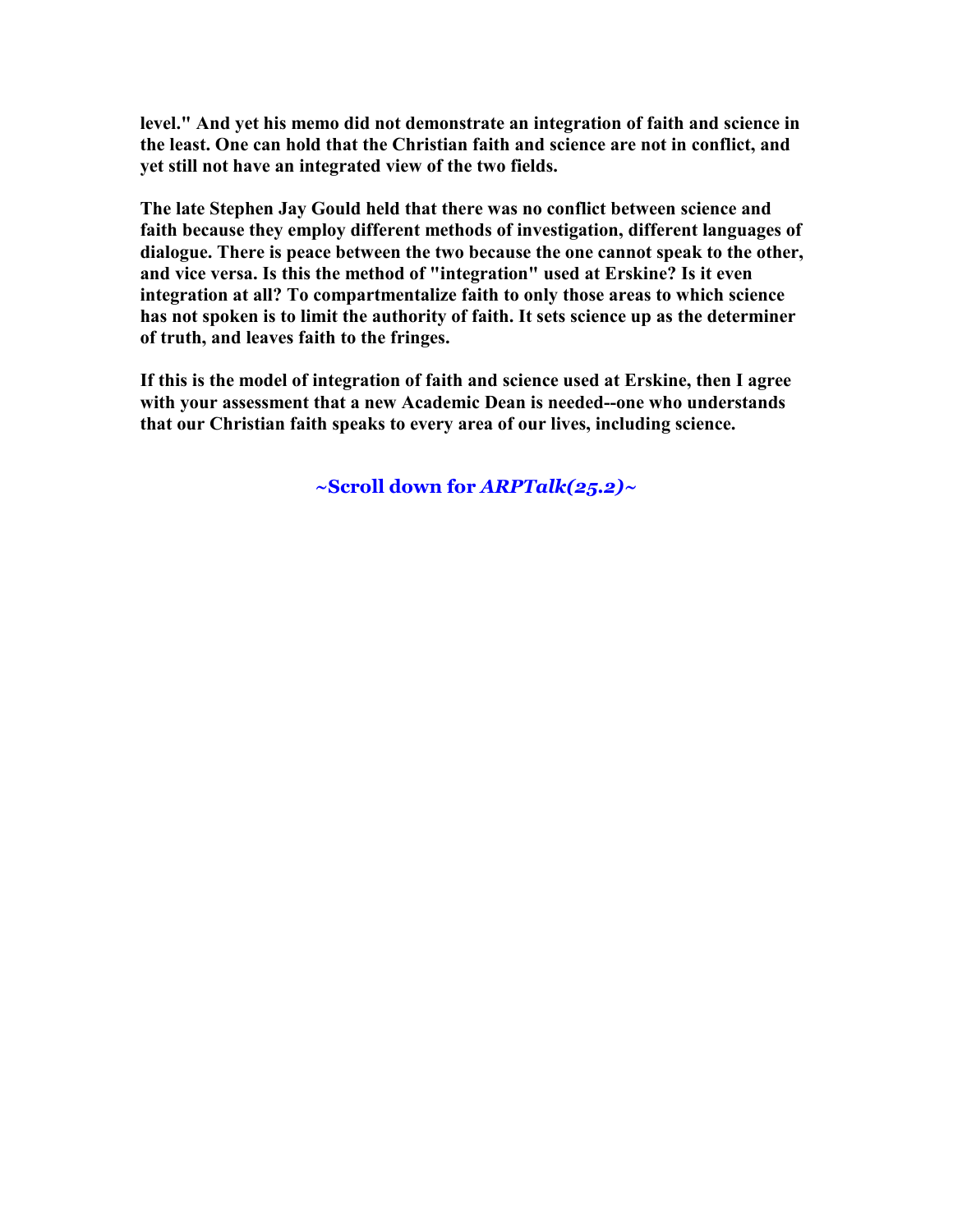

## THE EDITOR WASN'T WRONG!

**After the publication of ARPTalk(24), the Editor received a phone call from an Erskine Board member – an old friend. The Editor's friend had been asked by the members of the Seminary Committee of the Erskine Board and other Seminary officials to ask the Editor to write a retraction of article ARPTalk(24.2), DENIAL IS NOT JUST A RIVER IN EGYPT; 7. Degree-mill credentialed "scholar" teaching at ETS (at http://arptalk.weebly.com/issue-24.html).** 

**The following is the Editor's recollections of the conversation: (1) The Editor was accused of "messing everything up" and getting his facts incorrect. (2) A great deal of work had been done in getting the professor in question in place. (3) Since the professor is Brazilian/Hispanic, he was chosen in order to attract Brazilian/Hispanic students in the Charleston area to the Charleston ETS site. (4) The professor's degree-mill D.Th. from Florida Christian University was not published in seminary documents. (5) The professor was qualified to teach Systematic Theology on the basis of his Th.M. from Princeton Theological Seminary.** 

**Let the following be noted:** 

- **1. Everything the Editor said in ARPTalk(24.2) is correct nothing is misleading. If there are attempts at disingenuousness and obfuscation, they do not come from the Editor.**
- **2. The D.Th. of Dr. Eriberto Soto must be important since it is listed on page 146 of the ETS catalog: http://www.erskineseminary.org/Academics/SeminaryCatalog.**

**NOTE: Dr. Soto is identified as "M.Div., Sioux Fall Theological Seminary; Th.M., Princeton Theological Seminary; D.Th., Florida Christian University" and "Adjunct Professor of Missions." How then does a background in "Missions" qualify a professor to teach Systematic Theology? Is the professor a recognized and published theologian in the area of Systematic Theology? On the basis of the presentation of the academic credentials of faculty members, how is Dr. Soto's D.Th. different? Is his degree not presented along with those who**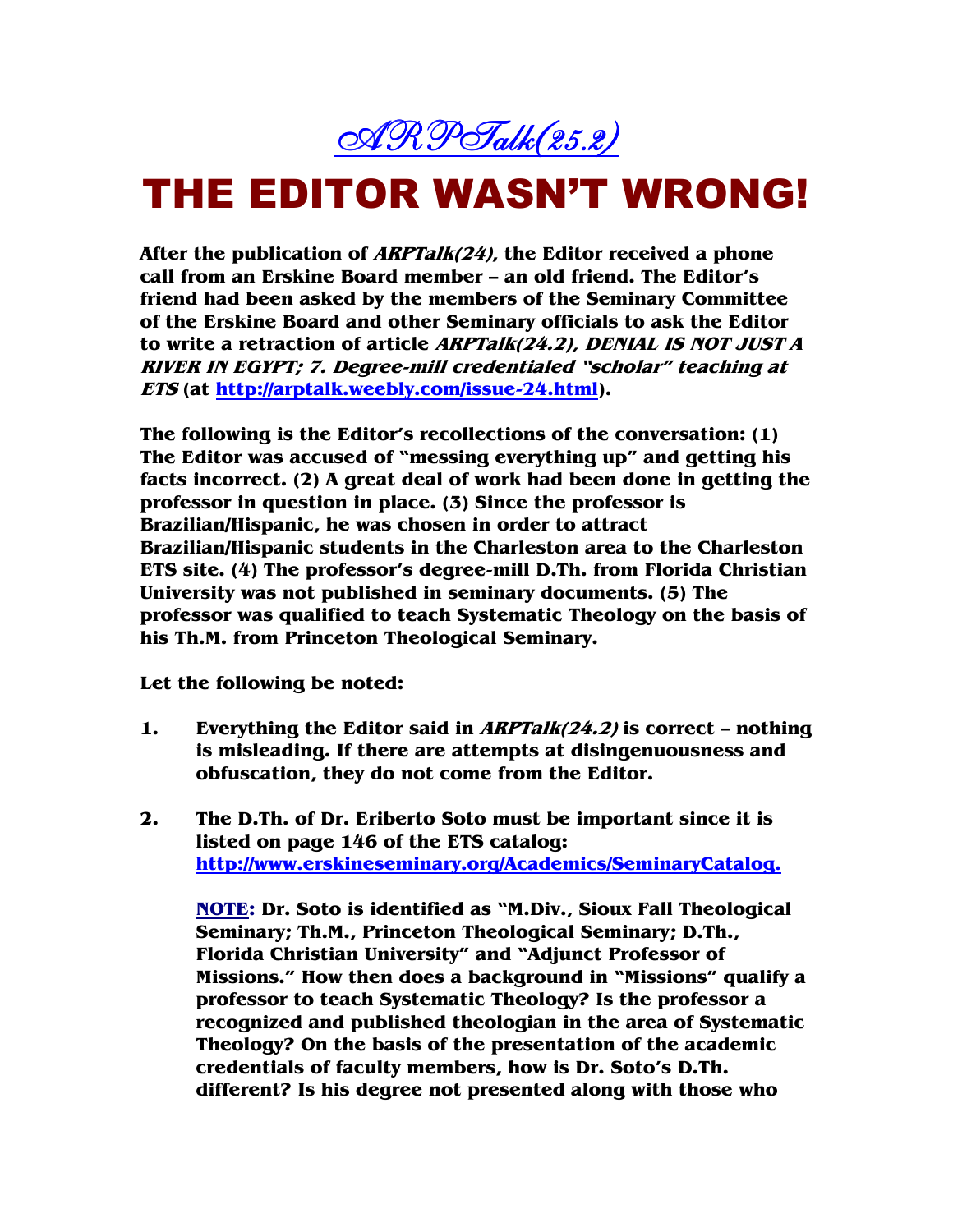**have doctorates from institutions that are highly regarded academically, like Oxford University, Westminster Theological Seminary, the University of South Carolina, the University of Virginia and others?** 

**3. In ARPTalk(24.2), the Editor asked why academic protocols were not being followed. The question is still being asked. Systematic Theology is the KING of theological studies – the science or standard whereby an institution is measured theologically. Why is a professor who is an "Adjunct Professor of Missions" being used to teach Systematic Theology? Once again, ETS is heavy with professors who teach theology – who have taught Systematic Theology, so why not use one of those professors? Why were the academic protocols that direct a terminal degree, and not a master's degree, ignored? Below, and with the websites, are the protocols of SACS and ATS:** 

## **http://www.sacscoc.org/pdf/081705/faculty%20credentials.pdf**

**Commission on Colleges, Southern Association of Colleges and Schools,**  *FACULTY CREDETIALS***, Guidelines - e. Faculty teaching graduate and post-baccalaureate course work: earned doctorate/terminal degree in the teaching discipline or a related discipline.** 

## **http://www.ats.edu/Accrediting/Documents/08GeneralStandards .pdf**

**ATS –** *GEERAL ISTITUTIOAL STADARDS* **– 6.1 Faculty Qualifications, Responsibilities, Development, and Employment – 6.1.1 Faculty members shall possess the appropriate credentials for graduate theological education, normally demonstrated by the attainment of a research doctorate or, in certain cases, another earned doctoral degree. In addition to academic preparation, ministerial and ecclesial experience is an important qualification in the composition of the faculty.** 

**NOTE re ATS: The phrase "another earned doctorate" is used to allow for D.Min. holders who teach in the practical field. The ATS protocols used the term "normally" to make room for someone like the late Rev. Jack Heinsohn, D.D., one who was universally looked on in the ARP Church as a pastortheologian, a minister who was renown for his preaching skills and who had made the study of preaching a life-long avocation. It was never the intention of the writers of the ATS Standards to allow for unaccredited doctorates.**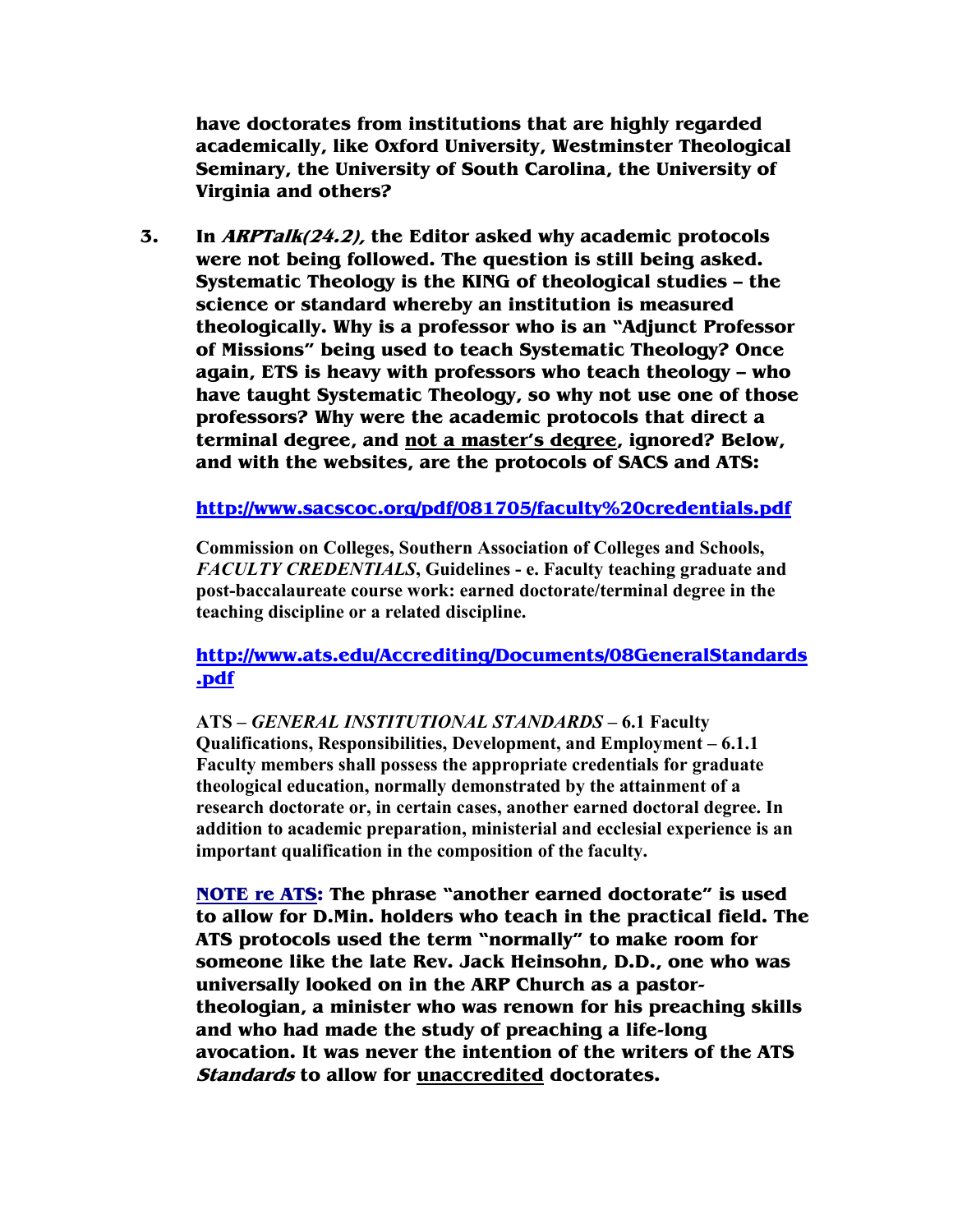**4. The academic protocols for Florida Christian University read in this manner: "Our faculty is composed of very qualified and capable instructors who hold either a Master s or a Doctor s Degree in a discipline closely related to the courses they are instructing" (at http://www.fcuonline.com:8080/fcu/Content.do?method=build& type=ativo&lang=enus&mId=254). Well, is this the sort of thing that ETS is going to put into practice? Is this the direction of quality theological education? Put this together with the unprecedented "fire sale" of the EDEN (distancelearning) courses last spring (see ARPTalk(11.4) at www.arptalk.org) and it kind of sounds degree-millish, does it** 

**not?** 

**5. Executive Vice President of ETS has a penchant for seeking out PC(USA) professors to teach at ETS. The professor in question is a minister in the PC(USA). It seems that the Executive Vice President is attempting the PC(USA)fication of ETS. One of the stated goals in the long-term plan for ETS that was presented to the Board a couple years ago is the complete diversification of the ETS faculty to represent all the elements of the student body. Yes, the Editor has a copy of that document. Well, if the PC(USA)fication of ETS under the Executive Vice President has not yet been done, it is well on the way! Except for the fact that the ARP Church still owns the land that ETS sits on and gives the money that faithful ARPs have contributed for the work of the Church of the Lord Jesus Christ, can we even call ETS an institution of the ARP Church? And what has this gained for ETS? ARE THERE HUNDREDS OF PC(USA) students clamoring to the doors of ETS? In spite of the seeding of the ETS faculty, the Executive Vice President and his administrators have failed in recruiting PC(USA) students. The numbers have not changed much! This, however, is for certain, the Executive Vice President and his administrators have succeeded in alienating most of the ARP Church. Why is it that the Executive Vice President and his administrators are doing this? Could the reason for this be that the great majority of the ETS administrators have no living connection to the ARP Church – no knowledge of the ethos of the ARP Church of 2009 and no loyalty to the ARP Church? If the Executive Vice President and his staff are so enthralled with the PC(USA), why keep putting up the ARP pretense? Why do they not just transfer to the PC(USA) – that is, for those who are not already there! That would be a respected action!**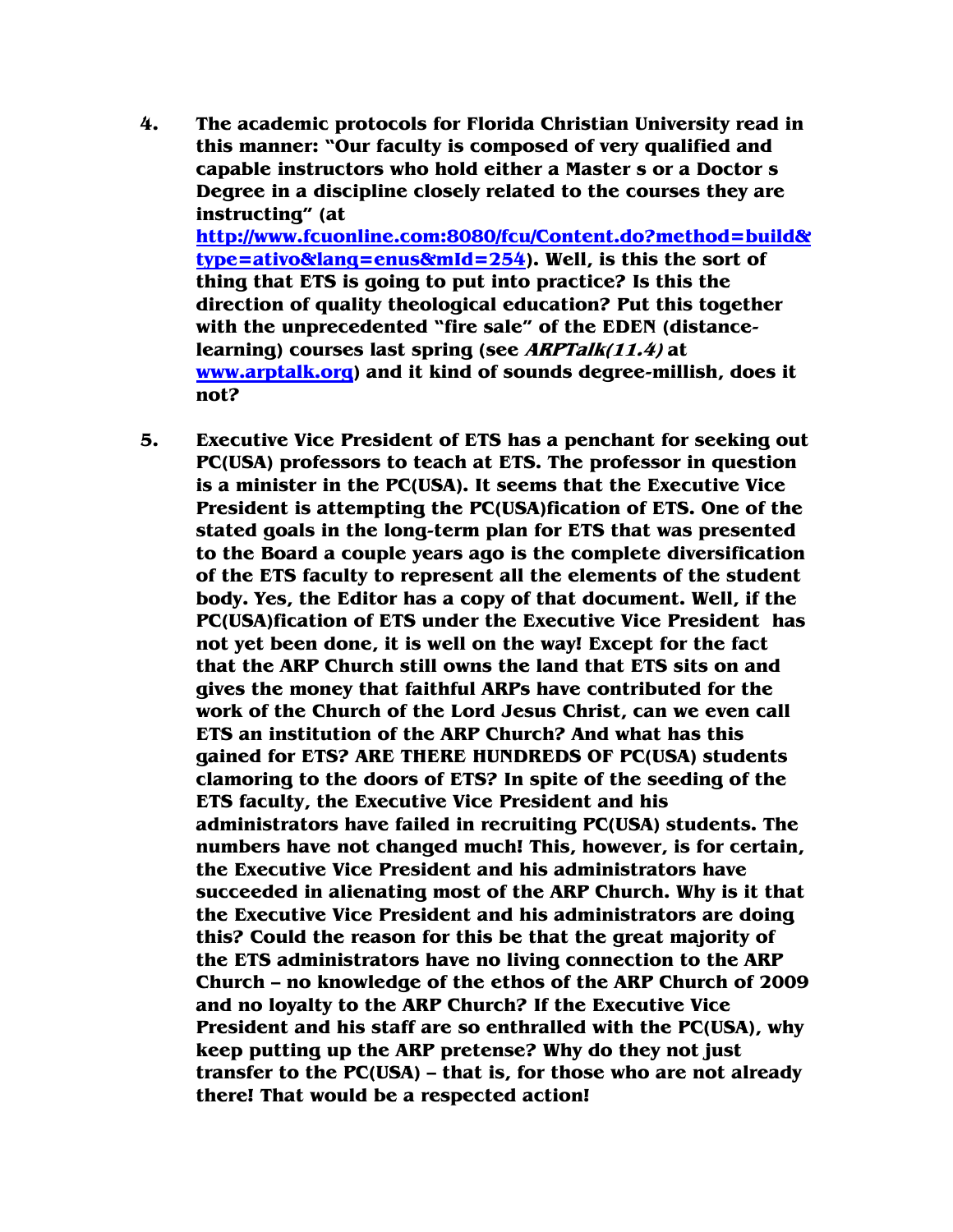- **6. In the past, the administrators of ETS have not bothered themselves too much to be in conformity with the theological direction of the ARP Church, so why would one now expect these same administrators to be concerned to be in conformity with the protocols of SACS and ATS? The difference is that the ARP Church has been patient to a fault, lacking in oversight, and unwilling to correct, but now the curtain rises on a new scene in the story – ACCREDITATION. One wonders what the responses of the directors of SACS and ATS will be when their auditors arrive next in Due West and learn of and give their reports on such non-compliance! Oops!**
- **7. One final observation: The Editor does not know nor does he hold any malice for the professor whose name was mentioned in this article. It pained the Editor to mention the professor's name. The Editor is sure that the only thing the professor in question wanted was a job. It is patently unfair that he had to be brought into this discussion. This man has committed no fault. This discussion is not about this man. The focus of this article is on a long-standing problem. This most recent blunder by the ETS administration renews and heightens the concern of many of us in the ARP Church. The focus of this article is on the stewardship of the Board to provide faithful oversight of ETS for the ARP Church. The focus of this article is on another unwise decision by the ETS administration that may jeopardize the accreditation of ETS – a matter of grave concern for all in the ARP Church.**

**For those who wonder how the Editor is aware of the information in this article, the Editor would like to inform the reader that the information in this article is either from the Erskine Theological Seminary catalog online or the SACS website or the ATS website. All of this information is on the internet for all to see. This is the age of information. The Editor has not found anything new, but much of what the Editor has found is inconvenient for the present ETS administration. So, does the Board not look into these matters? Does the Seminary Committee of the Board not look into these matters? We all have computers! Does anyone care? Where is the accountability? Where has been and where is the commitment of the Board to provide oversight and care for the cause of the ARP Church? PERSONELLE EQUALS POLICY!**

**These are my thoughts,**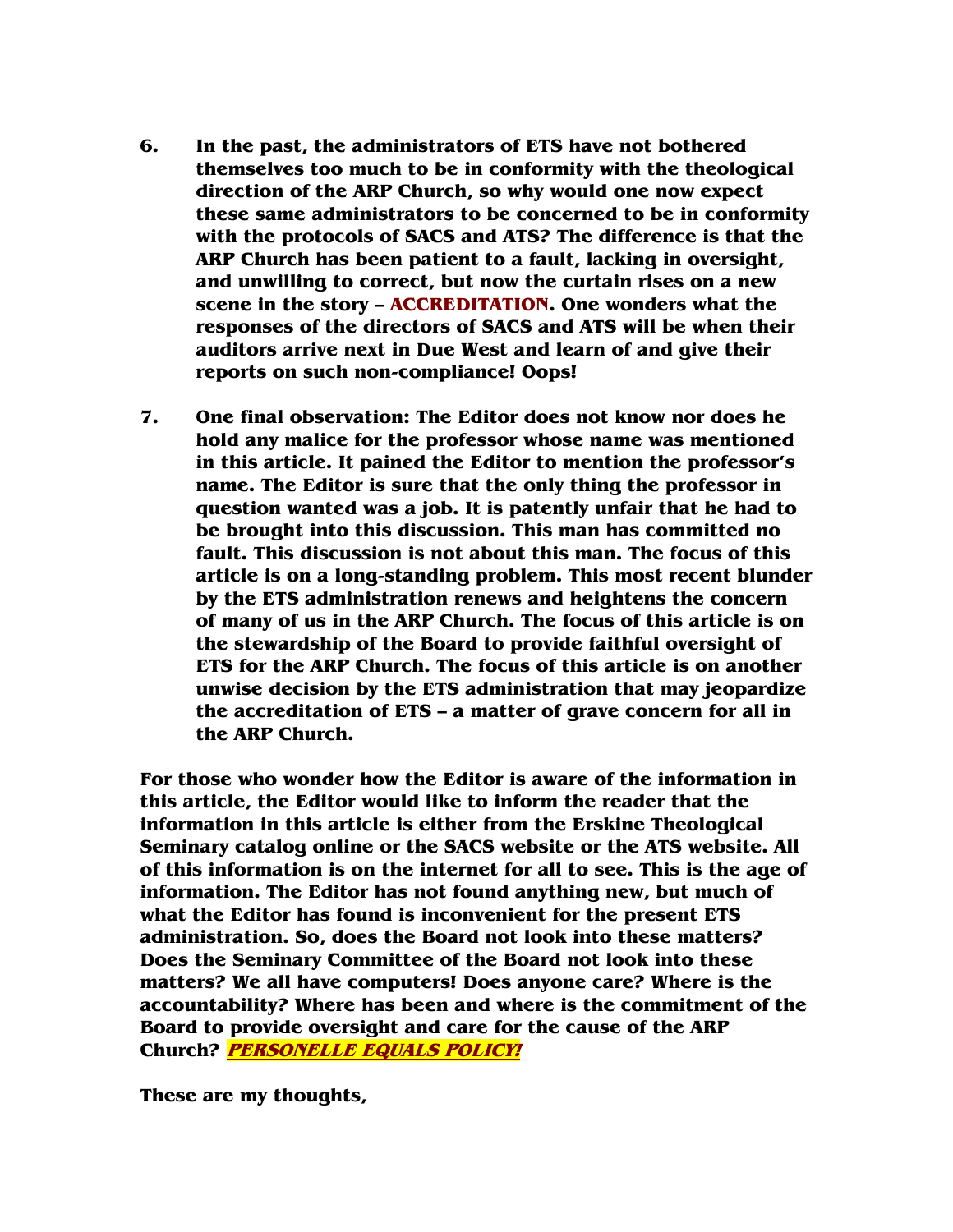Charles W. Wilson

**Charles W. Wilson** 

**~Scroll down for** *ARPTalk(25.2)~*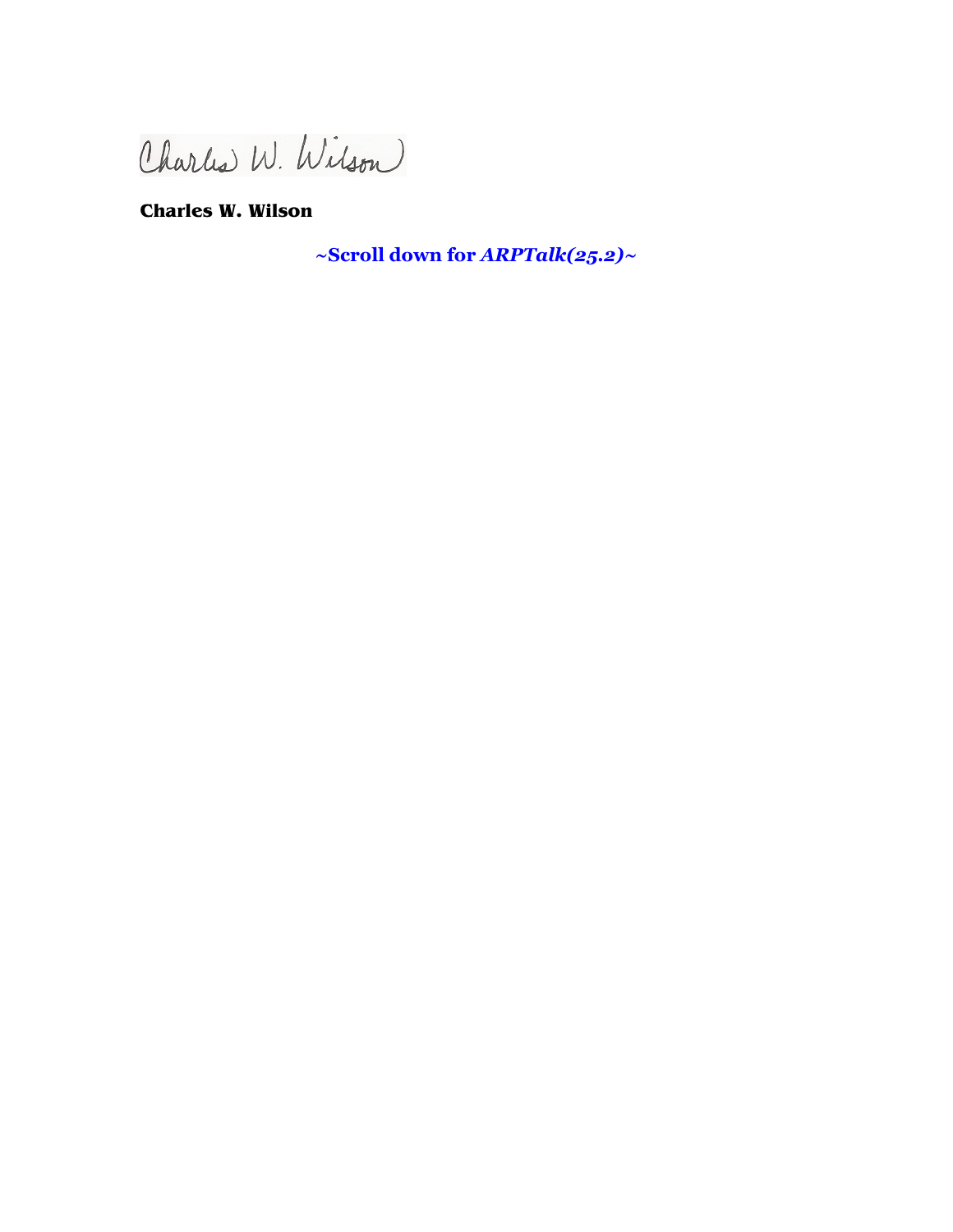

## "EBENEZER ERSKINE" AND STEVE SOUTHWELL ON ERSKINE COLLEGE

**The correspondences below were posted on FACEBOOK and sent to the Editor by a friend.** 

**The first correspondence is from an e-mailer who identifies himself/herself as "Ebenezer Erskine." The e-mail read:** 

**I've just heard that the Moderator of the ARP Synod has formed a "commission" to investigate Dr. Ruble and the Board of Trustees at Erskine. It's no secret that the Moderator does not like Dr. Ruble and the proof is in the selection of the "commission". My sources tell me that the "commission" is made up of ministers and laymen that have publicly stated their dislike of Erskine. Alumni.. [sic] don't let your school go down without a fight.** 

**The next correspondence is found on FACEBOOK. It is from Erskine Board member Mr. Steve Southwell. There are two parts to his posting.** 

**First pare:** 

**Steve Southwell likes this.** 



**Second part:** 

**Steve Southwell Let's don't judge to quickly. Let the system work.** 

**In the words of Jed Clampett: "Well, doggies!" These are interesting. Let us count the ways of how they are interesting.**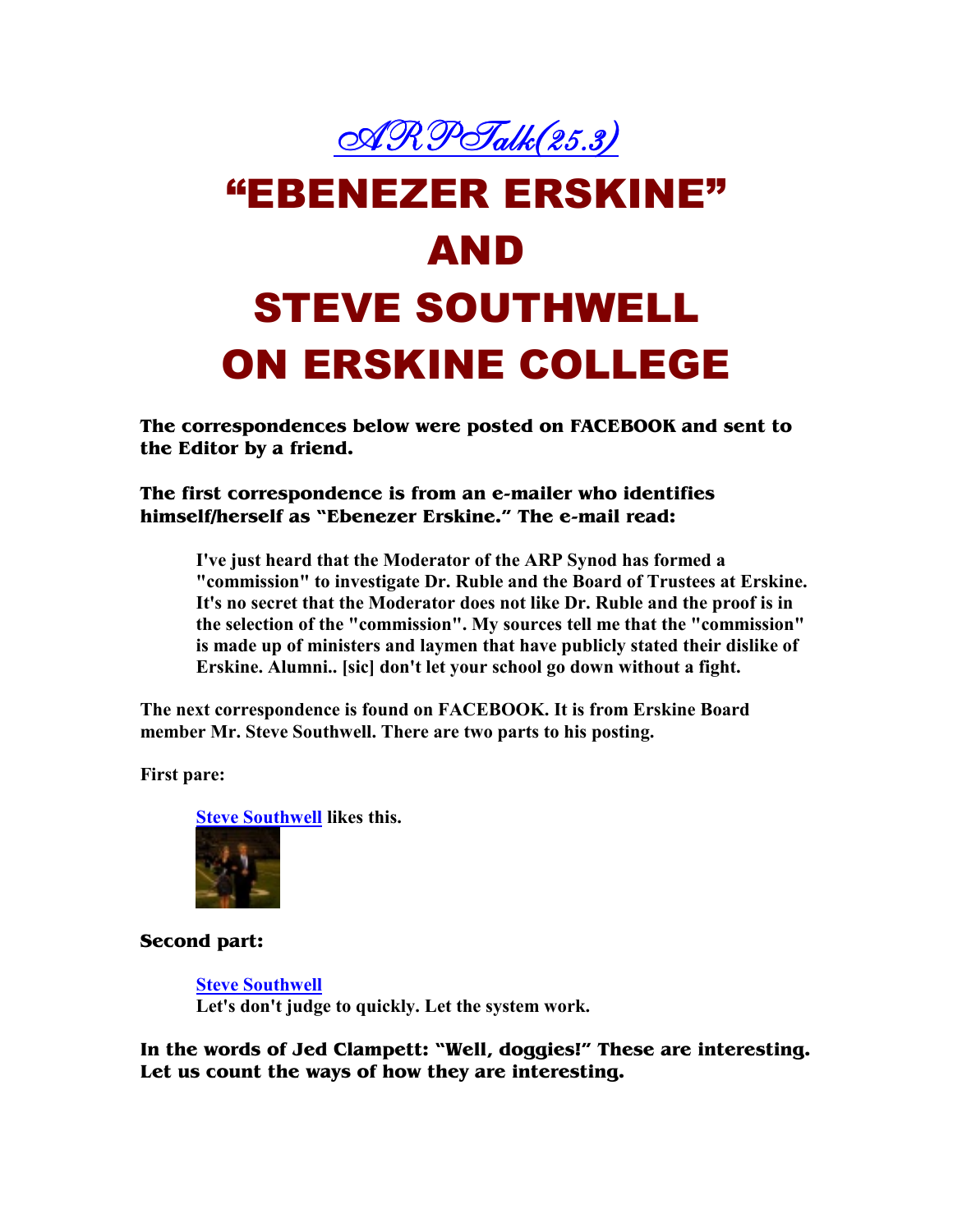- **1. Who is the anonymous "Ebenezer Erskine"? The anonymous "Ebenezer Erskine" has e-mailed the Editor a number of times, and the Editor has asked the e-mailer to identify himself/herself. The anonymous "Ebenezer Erskine" has also made his/her presence known on other occasions. So, why the anonymity? The Editor of ARPTalk always identifies himself. Why is the anonymous "Ebenezer Erskine" hiding? Could it be because he/she does not know what he/she is talking about? Anonymous "Ebenezer Erskine" tell us who you are. Stop acting cowardly! Where is your integrity? Where is your spine?**
- **2. The anonymous "Ebenezer Erskine" writes: "It's no secret that the Moderator does not like Dr. Ruble and the proof is in the selection of the 'commission'." Really? Has the anonymous "Ebenezer Erskine" spoken with Dr. John R. de Witt, the Moderator of the ARP Church, to confirm his dislike for Dr. Randy Ruble, the President of Erskine College and Seminary? No! However, the Editor of ARPTalk called and spoke with Dr. de Witt this morning (10/24/09) and asked him if he disliked Dr. Ruble. Dr. de Witt's response was that he liked Dr. Ruble and has always found him to be "very charming". So, what is "no secret"? Where did the anonymous "Ebenezer Erskine" get his/her information? Obviously, out of the black hole of his/her imagination! Alas, the anonymous "Ebenezer Erskine" does not realize it, but he/she has also insulted Dr. Ruble. The Editor of ARPTalk has known Dr. Ruble for 37 years. It is not Dr. Ruble's style to speak ill of a Moderator of General Synod.**
- **3. One wonders if the anonymous "Ebenezer Erskine" is a member of the Erskine College faculty. Whoever this person is, he/she has no respect for the leadership of the ARP Church. The anonymous "Ebenezer Erskine" has openly and blatantly disrespected the ARP Church. He/She writes: "My sources tell me that the 'commission' is made up of ministers and laymen that have publicly stated their dislike of Erskine." What sources? Both the Reverends Bill Marsh and Paul Mulner are members of the Commission and both are Erskine alumni. Mr. Gordon Query is a member of the Board and the Commission and he is one of the major donors in recent years – so much so that he was publicly honored. Dr. de Witt is a member of the Commission and a Board member and while he was the Senior Pastor of First Presbyterian Church, Columbian, SC, was instrumental in the purchase of a building for the ETS site in Columbia. As a matter of fact, a chair was established in Dr. de**